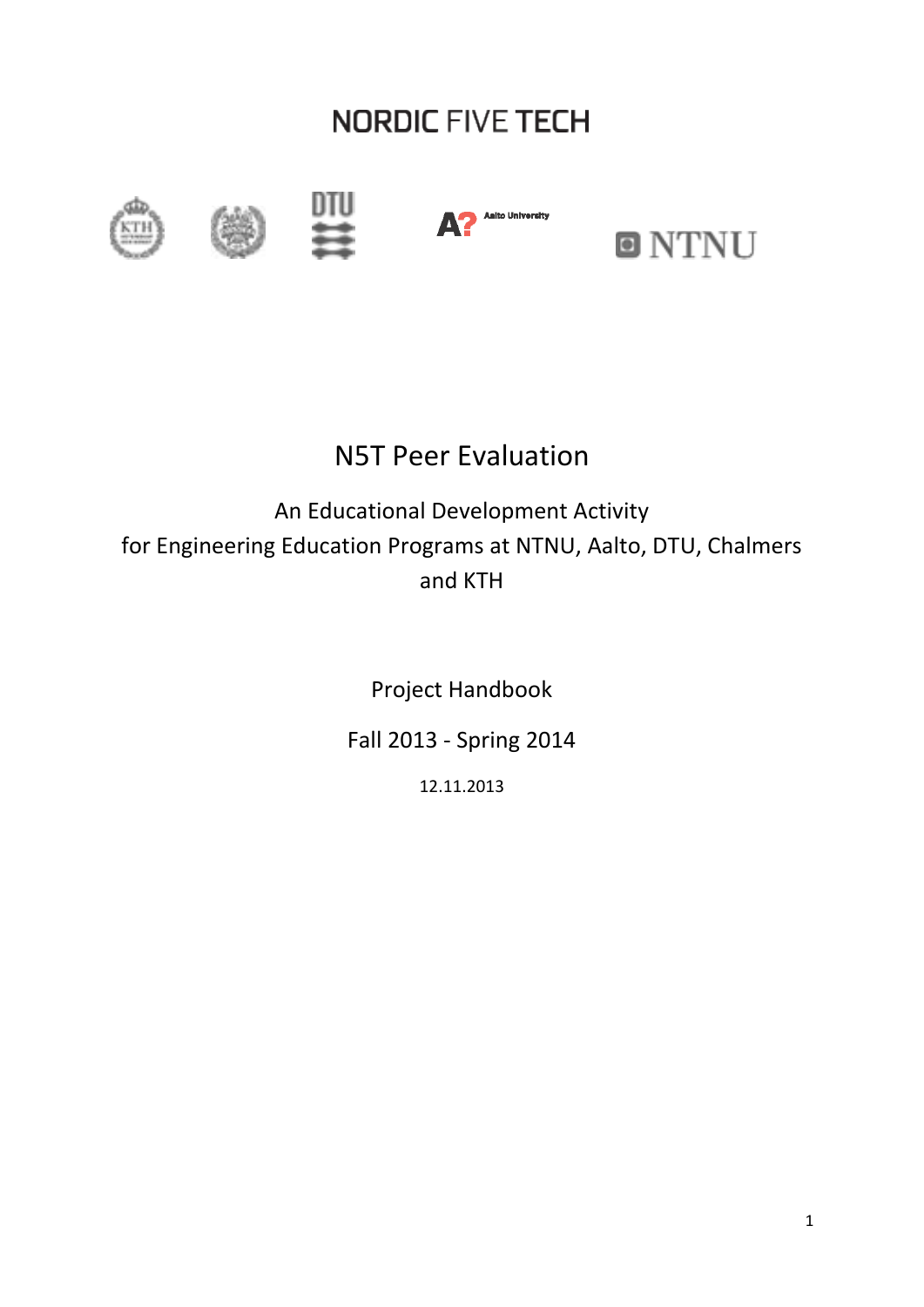# **Contents**

| 2.5 Submission of Report Stage 2: Educational Development Implementation Plan |  |
|-------------------------------------------------------------------------------|--|
|                                                                               |  |
|                                                                               |  |
|                                                                               |  |
|                                                                               |  |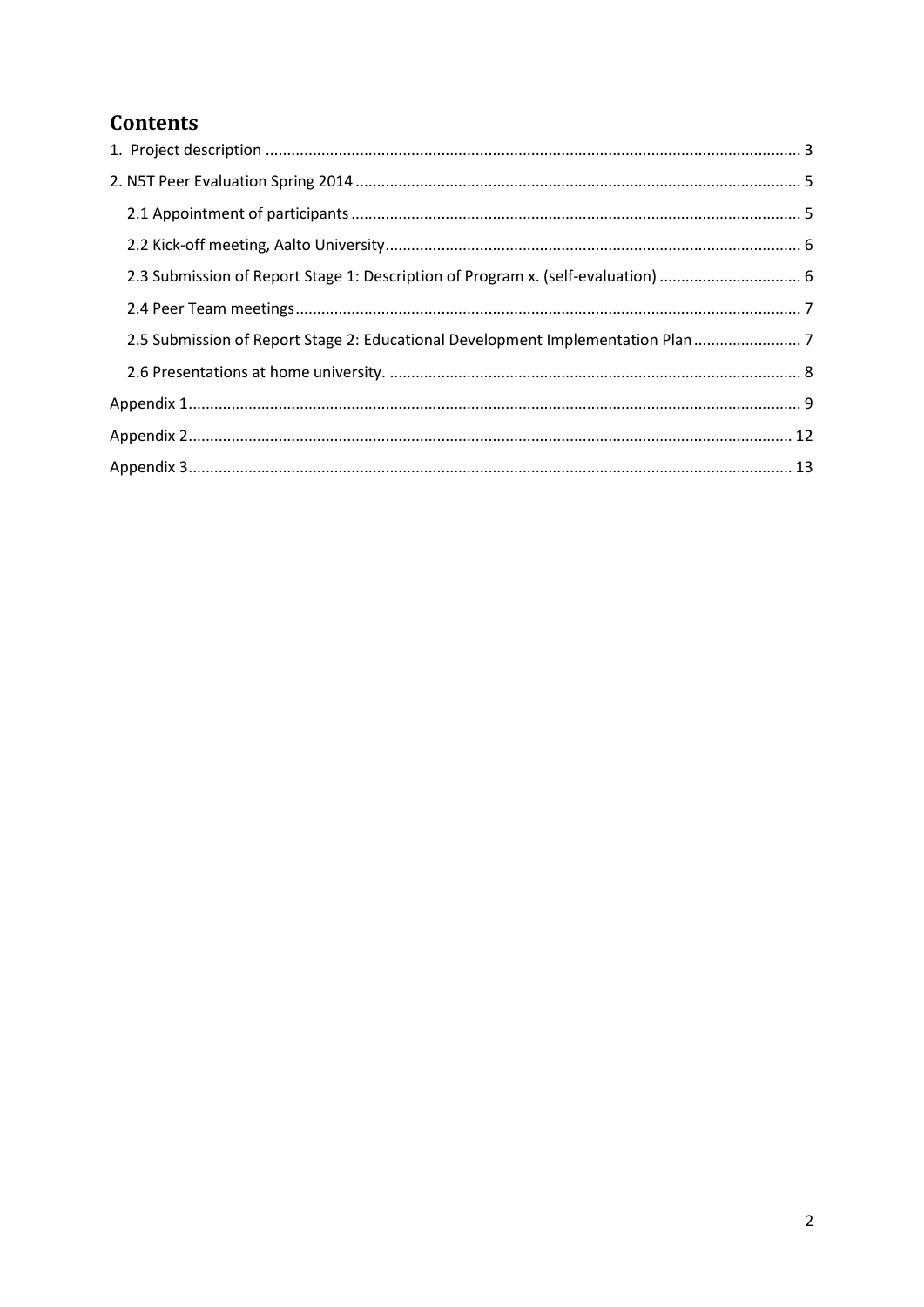## <span id="page-2-0"></span>**1. Project description**

## **Background and purpose**

Quality Assurance and Development is on the agenda for all Higher Education Institutions. Universities constantly strive to develop their study programs and are met with increasing demands from ministries and accreditation agencies to document the quality of their activities. In 2009, DTU initiated a QA Pilot project on peer evaluation of Master Programs with participants from the five universities within the N5T Alliance.

The purpose of the N5T QA Pilot Project 2009/2010 was to contribute directly to the development of the study programs being evaluated and to qualify the member institutions' discussions and preparedness on quality. The pilot project worked well, and the N5T Rectors meeting on August 20, 2010, decided that there should be a continuation with a second phase coordinated by Chalmers. The minutes from the rectors meeting states that costs should be kept low and that the second round should seek to transfer learning from the pilots across programs at our institutions. There was a recommendation to include pedagogical expertise in the evaluation teams to evaluate and further develop the project. After Chalmers, NTNU lead the project, and in 2013, KTH took over. In the present phase, running from fall 2013 to spring 2014, Aalto University is coordinating the project. Some changes have been made in the process to lighten up the burden for the program leaders who participate in the project.

On a general level, the aim of the project is to contribute to the consolidation of the alliance by facilitating contacts between faculty members and providing them with an in-depth knowledge of the study programs within their field at another N5T institution and creating the framework for discussions and exchange of ideas and inspiration. On the strategic level, the project will support the N5T brand as an alliance of institutions striving for high quality as stated in the N5T ideal:

"N5T recognizes that international acknowledgement can only be achieved if universities strive for the highest possible quality in education, research and innovation"

## **Organization**

The project is lead and organized by one of the N5T members, according to a yearly agreement, with the support of an overall project group with representatives from all N5T institutions.

| <b>University</b> | <b>Name</b>                                           | E-mail                 |  |
|-------------------|-------------------------------------------------------|------------------------|--|
| Aalto             | Lena Levander (coordinator)<br>lena.levander@aalto.fi |                        |  |
|                   | Anita Bisi                                            | anita.bisi@aalto.fi    |  |
| <b>DTU</b>        | Birgitte Lund Christiansen                            | blc@llab.dtu.dk        |  |
|                   | Randi Lindland Roest                                  | ranro@llab.dtu.dk      |  |
| <b>KTH</b>        | Anna-Karin Högfeldt                                   | akhog@kth.se           |  |
| <b>NTNU</b>       | Åge Søsveen                                           | age.sosveen@ntnu.no    |  |
| Chalmers          | Ulla Rilby                                            | ulla.rilby@chalmers.se |  |

## **Project group members (2013-2014)**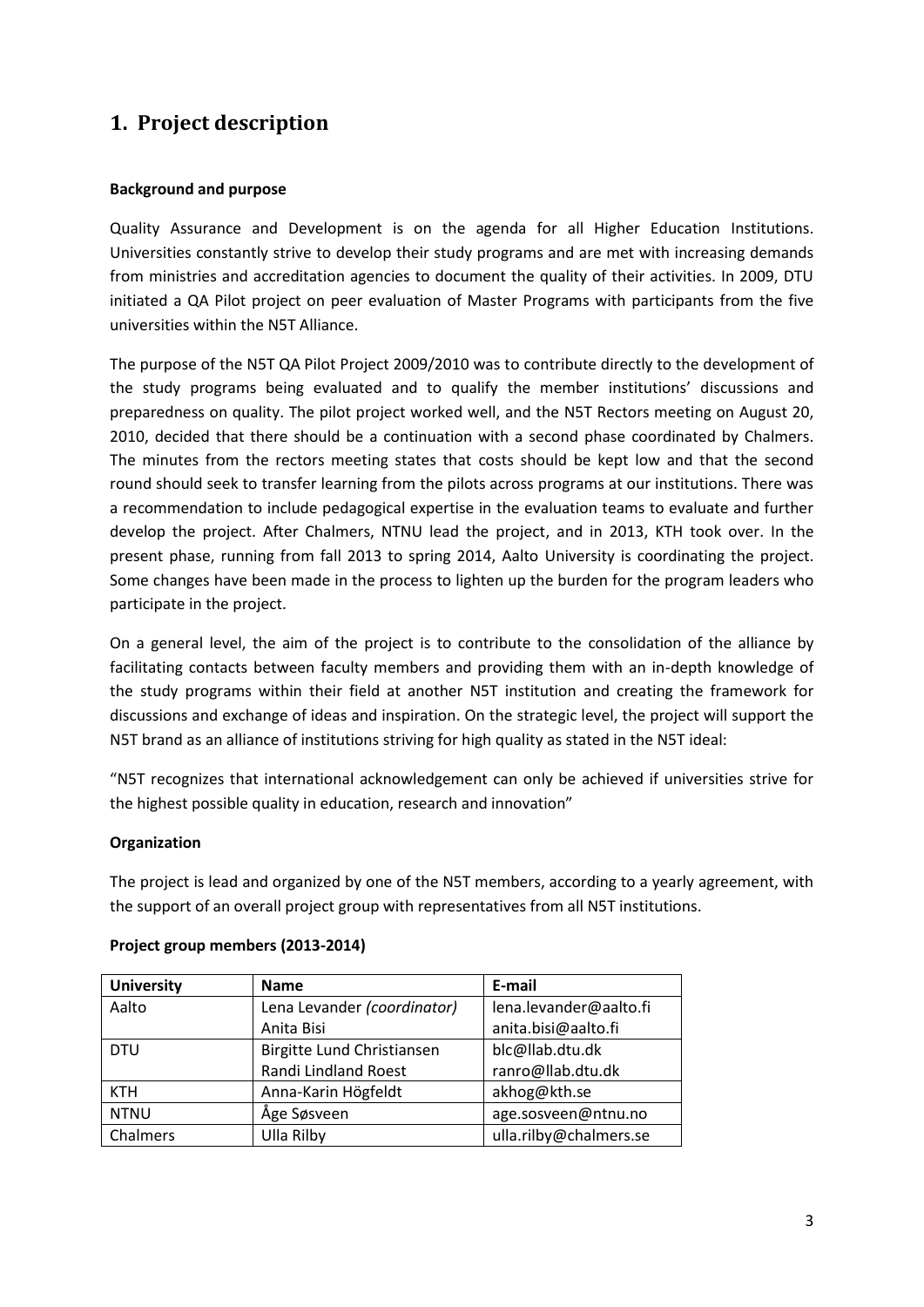### **Visual overview of the N5T Peer Evaluation Proces**

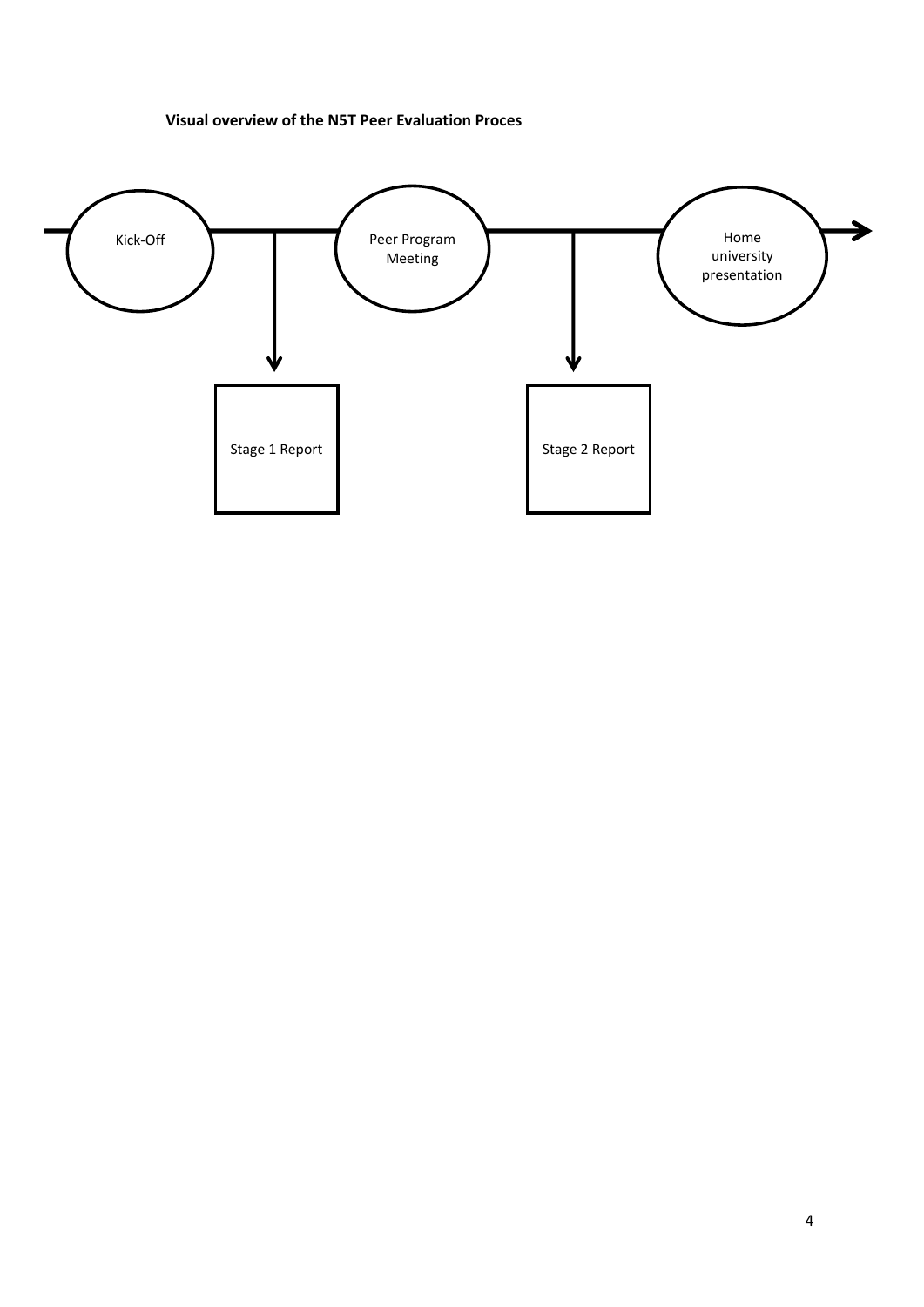# <span id="page-4-0"></span>**2. N5T Peer Evaluation Spring 2014**

# <span id="page-4-1"></span>**2.1 Appointment of participants**

The call for participation started in early September. The participating programs were confirmed mid-October 2013.

| PE programs                              | <b>University 1</b>           | <b>University 2</b>          |
|------------------------------------------|-------------------------------|------------------------------|
|                                          | Program director / contact    | Program director / contact   |
|                                          | persons                       | persons                      |
| <b>Master's in Applied Mechanics</b>     | Chalmers                      | <b>DTU</b>                   |
| (Chalmers)                               | Prog dir Lennart Josefsson    | Prog dir Ann Bettina         |
| +                                        | lennart.josefson@chalmers.se  | Richelsen                    |
| <b>Master's programme in Engineering</b> |                               | ann.bettina@mek.dtu.dk       |
| Design & Applied Mechanics (DTU)         |                               |                              |
|                                          |                               |                              |
| <b>Master's Programme Electrophysics</b> | KTH                           | Aalto                        |
| (KTH)                                    | <b>Assoc Prof Nickolay</b>    | prof Ari Sihvola, contact    |
| $\ddot{}$                                | <b>Ivchenko</b>               | professor Konstantin         |
| <b>Master's Programme in Radio</b>       | nickolay@kth.se               | Simovski                     |
| <b>Science and Engineering (Aalto)</b>   |                               | konstantin.simovski@aalto.fi |
|                                          |                               | <b>Icheln Clemens</b>        |
|                                          |                               | clemens.icheln@aalto.fi      |
| <b>Master's programme in Engineering</b> | <b>NTNU</b>                   | Chalmers                     |
| and Entrepreneurship (NTNU)              | Prog dir Tim Kristian Andreas | Prog dir Mats Lundqvist      |
| $\ddot{}$                                | Torvatn                       | mats.lundqvist@chalmers.se   |
| Master's programme                       | tim.torvatn@iot.ntnu.no       |                              |
| <b>Entrepreneurship and Business</b>     | Øystein Widding               |                              |
| Design (Chalmers)                        | lars.widding@iot.ntnu.no      |                              |
|                                          |                               |                              |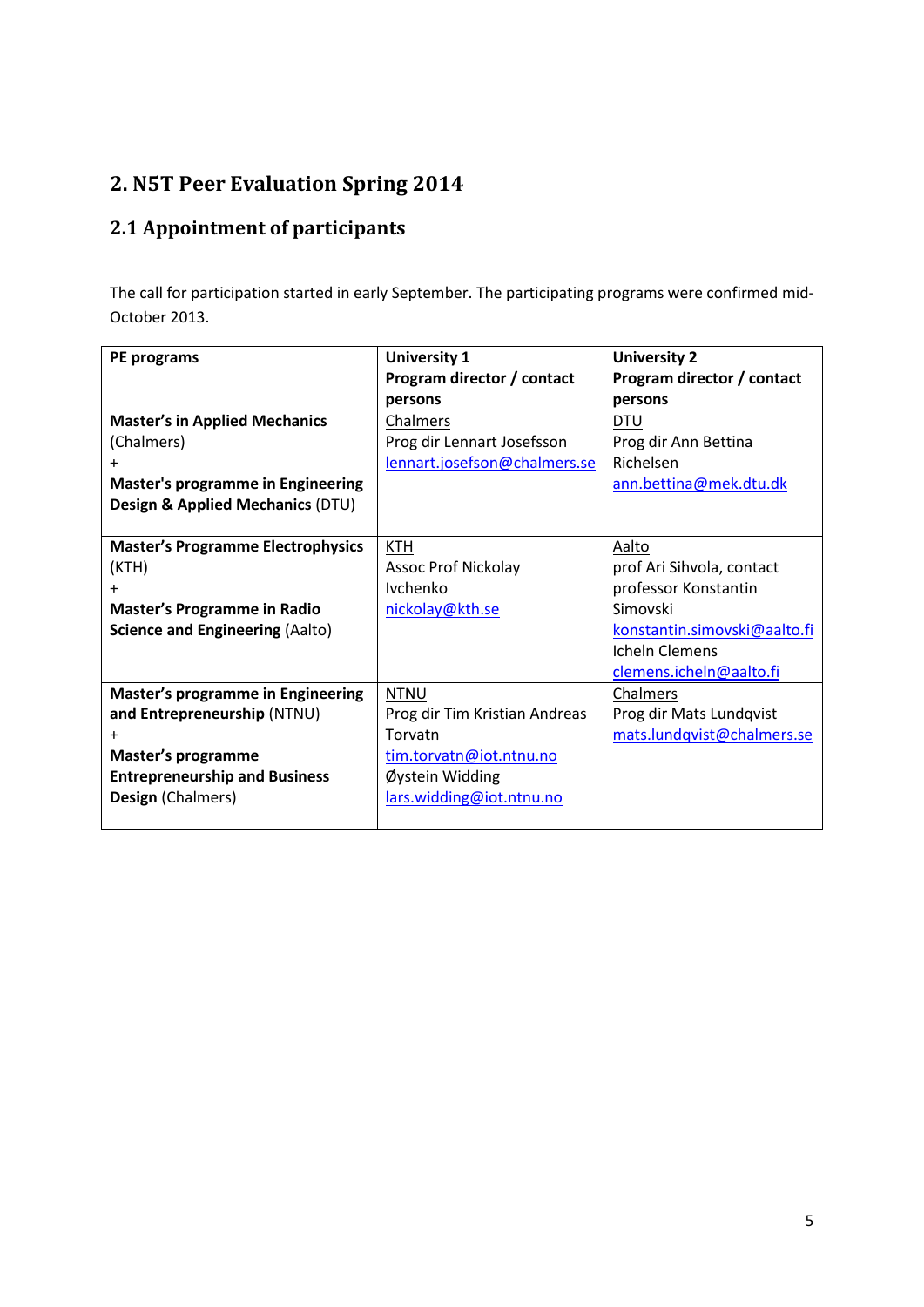## <span id="page-5-0"></span>**2.2 Kick-off meeting, Aalto University**

**Date:** November 18-19, 2013

**Location:** Aalto University, Espoo, Otaniementie 17, TUAS Building.

[http://www.aalto.fi/en/about/campuses/campus\\_maps/#otaniemi](http://www.aalto.fi/en/about/campuses/campus_maps/#otaniemi) (the building no 37)

#### **Agenda**

| 18.11. | Monday, Seminar room TUAS 1171-1172.                                     |
|--------|--------------------------------------------------------------------------|
| 13.00  | Welcome Vice President Martti Raevaara                                   |
| 13.15  | Lunch                                                                    |
| 14.00  | Presentation of participants                                             |
| 15.00  | Experiences of participation                                             |
|        | Prof. Markku Sopanen, Department of Micro- and Nanosciences,             |
|        | School of Electrical Engineering                                         |
| 15.30  | Short break                                                              |
| 15.45  | Programme Leadership in N5T - findings from a study, Päivi Kinnunen PhD, |
|        | Postdoctoral researcher, Aalto School of Science                         |
| 16.15  | Structure of N5T peer evaluation 2014                                    |
| 17.30  | End of the day                                                           |

Dinner 18.30 at Ravintola Ranta, Otaniemi (at Radissonblu Hotel) [http://www.radissonblu.com/hotel](http://www.radissonblu.com/hotel-espoo)[espoo](http://www.radissonblu.com/hotel-espoo)

| <u>19.11</u> . | Tuesday, Seminar room TUAS 1023-1024                                                           |
|----------------|------------------------------------------------------------------------------------------------|
| 08.45          | Morning coffee                                                                                 |
| 09.00          | Time for partners to plan the peer evaluation process                                          |
| 11.00          | Sum up: each pair gives a short presentation of how they will proceed including a<br>timetable |
| 11.30          | Lunch                                                                                          |
| 12.30          | End of meeting                                                                                 |

#### **Participants**

Study program leaders for all involved programs. Teachers and students from the involved programs (optional). Project group members.

## **Costs**

All travelling costs (including dinner) are handled locally as decided by the N5T. This years' organizer will arrange food, drinks and coffee during the kick-off meeting.

## <span id="page-5-1"></span>**2.3 Submission of Report Stage 1: Description of Program x. (selfevaluation)**

**Deadline:** decided at kick-off meeting by each peer team.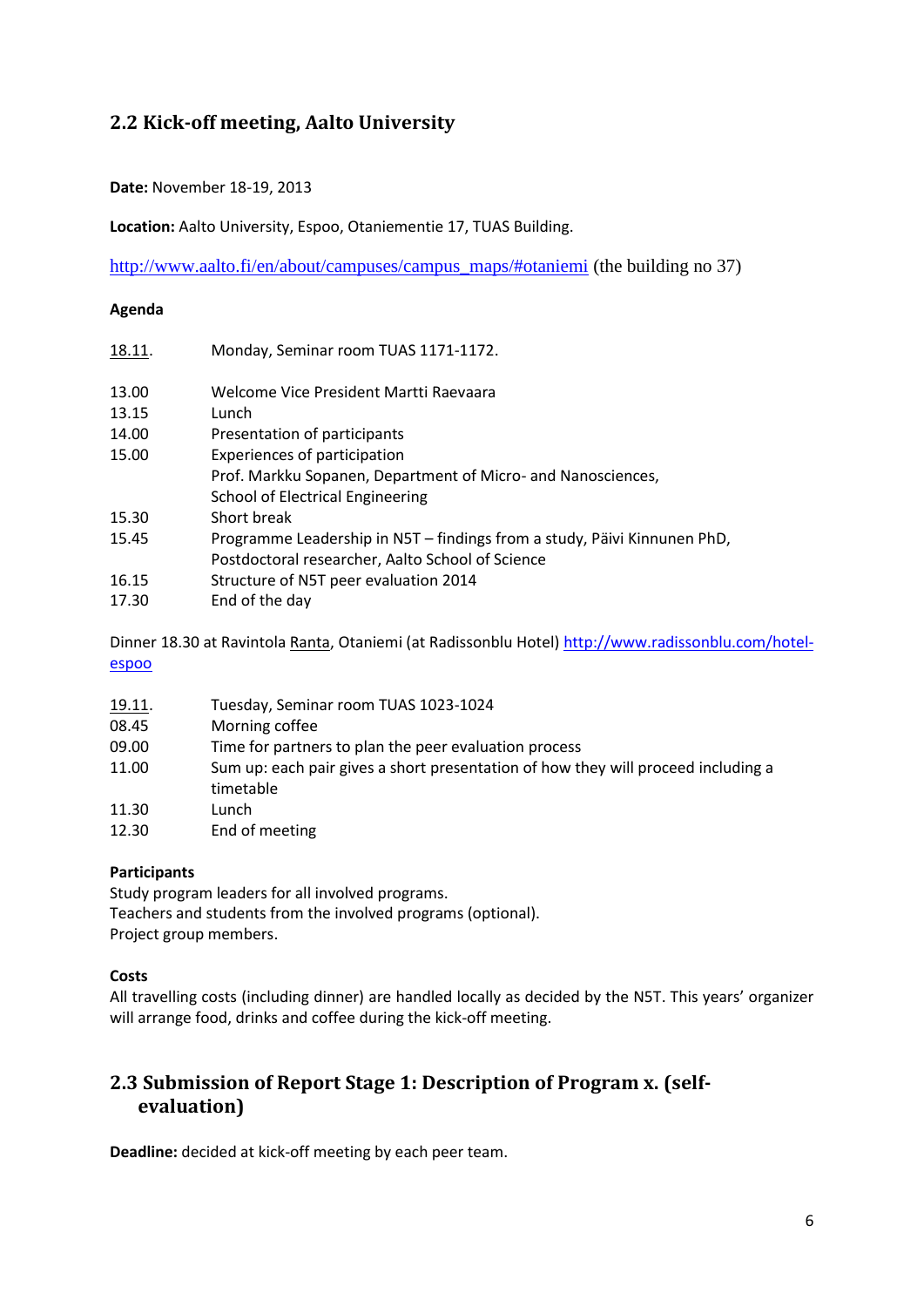**Content:** self-evaluation of the study program – overview and more detailed descriptions of focus areas decided at the kick-off meeting. See Appendix 1 for a suggestion of topics for self-evaluation.

It is suggested to use a questionnaire to obtain view-points for the self-evaluation from students, teachers and graduated students of the program. Examples of questionnaires which have been used for earlier N5T Peer Evaluations will be available during the kick-off.

See suggested manual for this report in Appendix 1. During the kick-off meeting you will decide with your peer team on the interest areas and focus points in this report, and whether to use a questionnaire as part of your self-evaluation.

Please, send this report to your evaluation peer, to your N5T contact person, as well as to lena.levander(at)aalto.fi, in good time before your peer team meeting.

## <span id="page-6-0"></span>**2.4 Peer Team meetings**

**Date and duration:** decided at the kick-off meeting.

**Location:** at either your or your peer's institution.

A 1-2 day meeting with more detailed presentations, discussions and feedback between the two study programs that are each other's peers. Feedback can be given orally, during the meeting, and/or written after the meeting. The date and place will be decided by you and your peer team during the kick-off meeting. Please, invite to these meetings other teachers within the program as well as students.

In **Appendix 2** you will find a suggested agenda for the meeting. This agenda can be discussed and adjusted during the kick-off meeting.

## <span id="page-6-1"></span>**2.5 Submission of Report Stage 2: Educational Development Implementation Plan**

**Deadline:** decided at kick-off meeting by each peer team.

**Content:** Timeline and important steps for testing or implementing new ideas. Could be anything such as new courses for your students, learning environment development, team building for your program council etc. Moreover, include feedback from the N5T PE experience and a description of how you will present your experience at your home university/ department.

Suggestions and conclusions on follow-up actions can be organized like this:

| Follow-up actions |                       | Dimension:   |             |                |
|-------------------|-----------------------|--------------|-------------|----------------|
|                   |                       | Professional | Pedagogical | Administrative |
| Time              | Immediate             |              |             |                |
| perspective:      | Short Term $(< 1 yr)$ |              |             |                |
|                   | Long term $(< 5$ yrs) |              |             |                |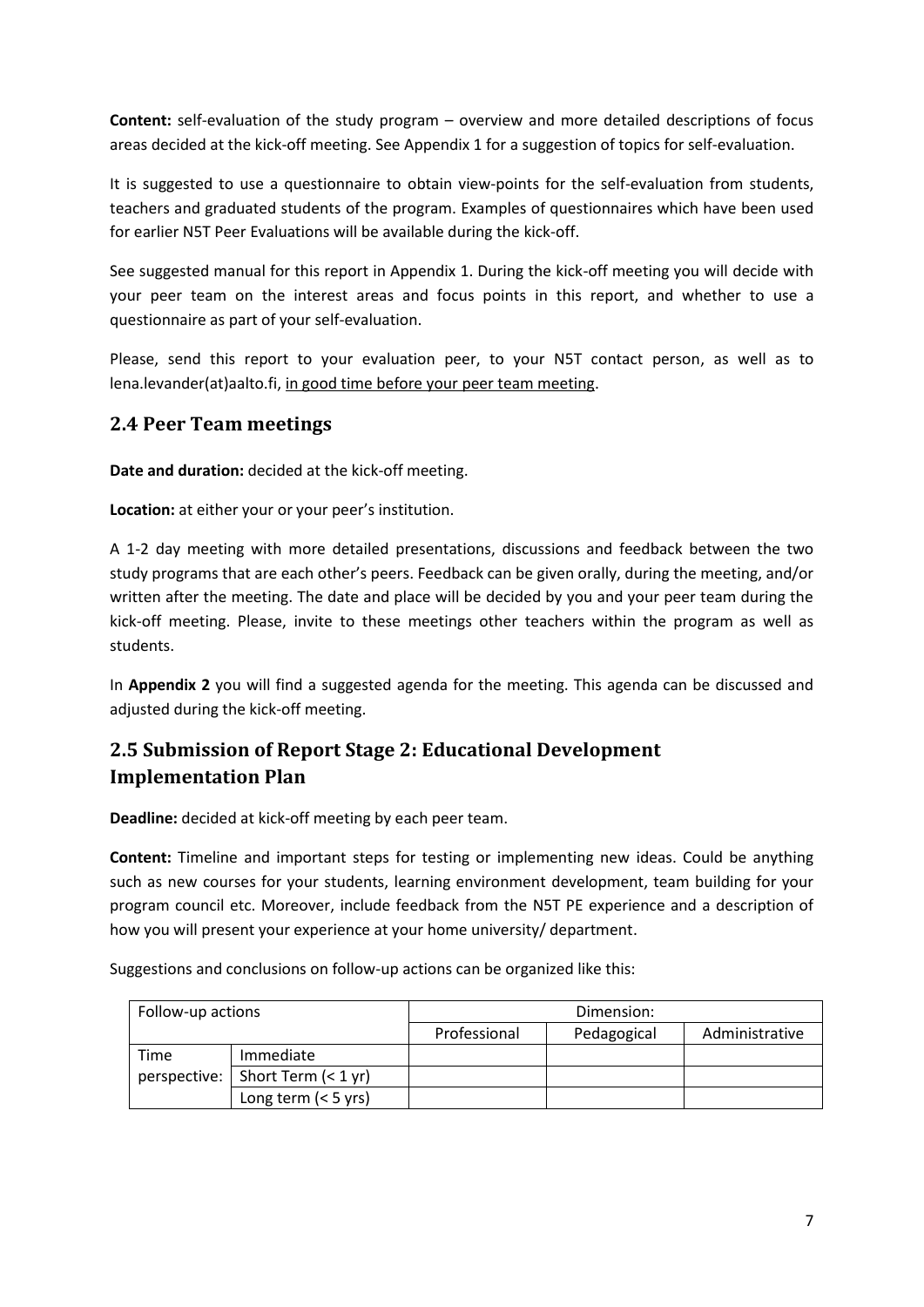See suggested manual for this report in **Appendix 3**. Please, send your report to your evaluation peer, your university's N5T contact person and the coordinator of the peer evaluation (lena.levander(at)aalto.fi) by latest **30th of April 2014**.

## <span id="page-7-0"></span>**2.6 Presentations at home university.**

Each program team gives presentations of their N5T project at the home university. **Date, form and content:** Decided locally.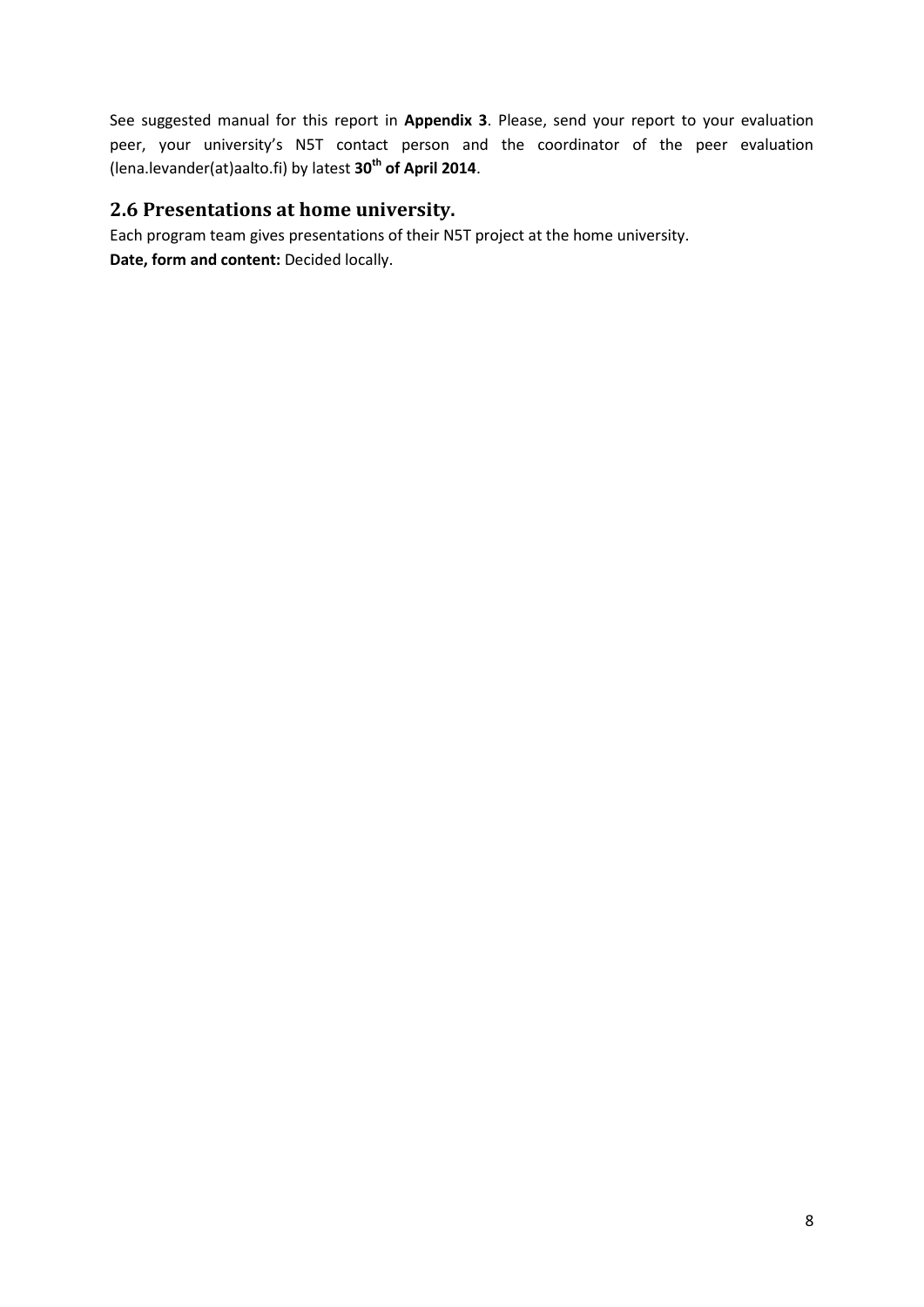# <span id="page-8-0"></span>**Appendix 1**

Suggested manual for Stage 1 Report (self-evaluation)

**Content:** Description (self-evaluation) of Program x. **Deadline:** Decided at kick-off meeting by each peer team.

*At the kick-off meeting you decide with your peer what you would like to emphasize, explain and compare during this project. The list below will be discussed during the kick-off. Use this as a suggestion of relevant topics that could be explored and as a basis for defining the areas of interest you want to focus on in the self-evaluation and at the peer meeting.*

## **A. Introduction**

- Key indicators: Ex.: **Acceptance ratio, tuition fees, number of students etc.** To be decided at the kick-off meeting
- Admission requirements
- Distinctive national conditions or circumstances important for the specific engineering domain/field

## **B. Program leadership – Description and development ideas**

*A description of the framework that for the study program directors' role(s) and their opportunities to conduct program leadership.*

- The organizational structure and actors within the program (i.e. dean of education, director/coordinator of the program, study boards, student representation etc.)
- The management and strategic planning of teaching and programs
- Communication with teachers and between teachers, students, other staff about education program quality and development issues.
- How are teachers encouraged to share ideas and discuss teaching and assessment methods?
- What is your opinion on your own role(s) and their opportunities to conduct program leadership?

## **C. Learning Outcomes of the study program – Description and development ideas**

*A description of the guiding principles of the program, including the main content and the competence profile.* 

- What are the objectives of the program, national and local, the content and the central elements of the program (program aim, program profiles, compulsory and optional courses, learning outcomes, carrier opportunities)?
- What is your opinion on how and to what extent the students reach the intended learning outcomes of the program?
- What are the essential challenges and opportunities regarding the learning outcomes of the program?
- Development ideas, new/changed learning outcomes?

## **D. Program and course design – Description and development ideas**

*An overview of the program design: mandatory and elective courses through the program, recommended study lines, relationship between courses, research base.*

- How are the courses connected to the program's learning outcomes?
- How is the program made into a meaningful whole and how are overlaps and unnecessary reiterations avoided in the curriculum.
- How do you secure that teachers and especially students are familiar with the program aim and how the separate courses contribute to the learning outcomes of the program? How are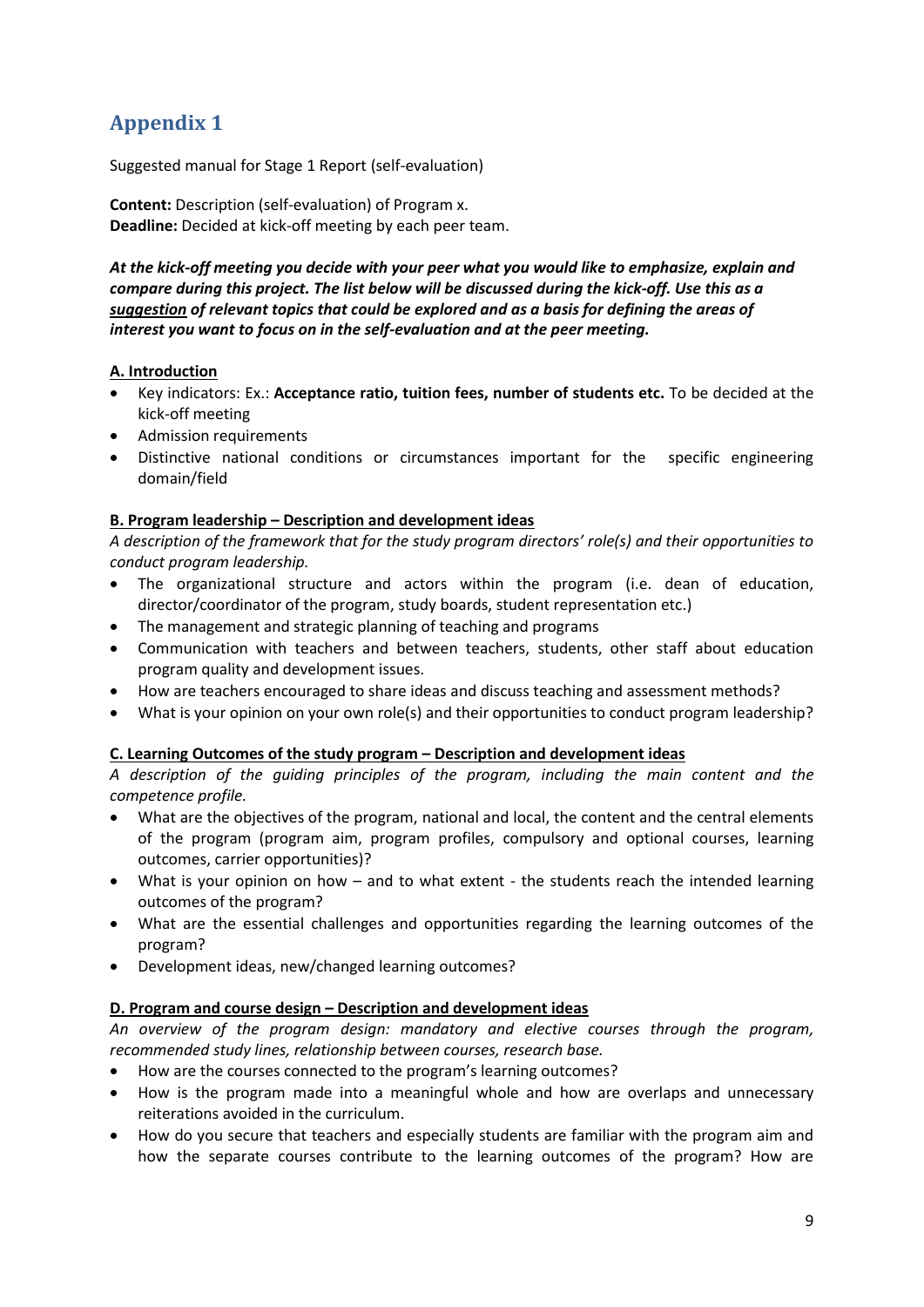teachers trained in designing programs and courses, how can teachers share ideas and peer coach each other in course design?

- How are competence profiles, learning objectives, and the curriculum interlinked?
- How and why is the program linked to the research in the organization?
	- Do research results have an impact on the content of courses/program?
	- Are students in the master program taking active part or linked to research projects?
- What is your opinion on how well the program is designed?
	- What are the essential challenges and opportunities regarding program design?
	- Suggestions for actions/improvements.

## **E. Training of engineering competences Description and development ideas (if not included earlier)**

*A description of the measures taken to ensure the training of engineering competences in the program.*

- Which engineering competencies are essential for your students?
- How are students trained to apply and integrate knowledge from the various elements in the program when solving engineering problems? How are teachers encouraged to integrate the training of engineering competence and skills in their courses? How does the program director secure this integration?
- How are the students trained in defining and understanding engineering problems as well as constructing, implementing and operating solutions to those problems while regarding this as a whole and integrated process?
- How is creativity in reasoning, problem solving and innovation enhanced?
- How is the students' collaboration with industry facilitated, and what is the scale and character of the collaboration?
- What is your opinion on how well the program manages the training of engineering competences?
	- What are the essential challenges and opportunities regarding the training of engineering competences?
	- Suggestions for actions/improvements.

## **F. The students' way through their education – Description and development ideas**

*A description of the student's perspective on how it is to be a student at this education program.*

- How are students introduced to the program in the beginning of their studies? How are the students introduced to the study environment, pedagogical fundamentals and assessment? What activities are used to integrate the students within the academic community?
- What methods are used to teach and to assess learning and on what grounds? How do teaching and assessment methods support the learning objectives?
- How are ICT tools and learning environments applied in delivery of education?
- How are discussions and active participation encouraged between students and teachers and how is interaction between students and teaching staff facilitated outside contact-teaching hours?
- How do students perceive their education, the progress of learning, their career opportunities, study environment, work load, level of difficulty etc.
- What does feedback and comments from alumni tell you?
- Is the student completion rate at a good level?
- What is your opinion on how well the program provides a good environment and education for your students?
	- What are the essential challenges and opportunities regarding this?
	- Suggestions for actions/improvements.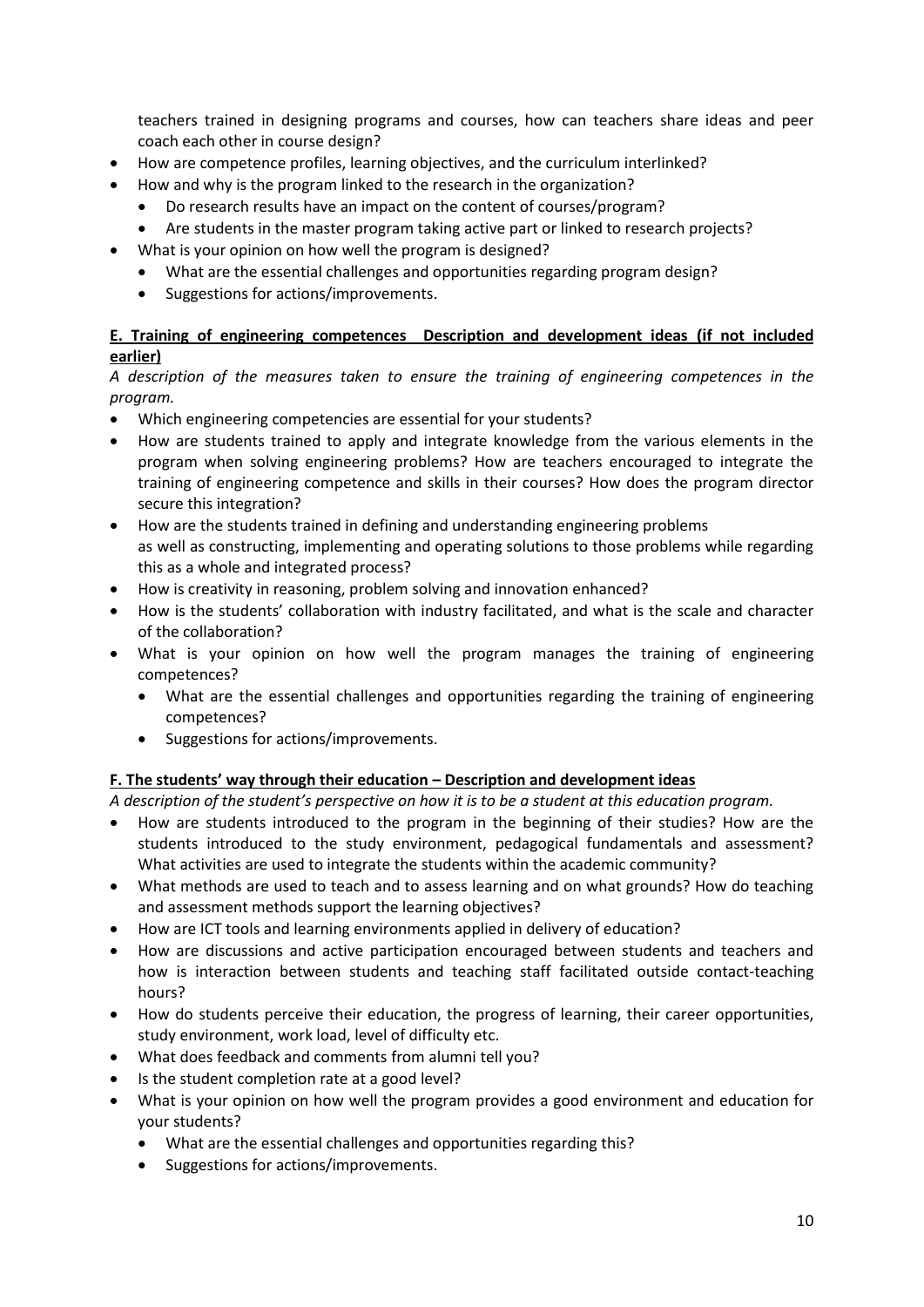## **G. Quality Assurance Procedures – Description and development ideas**

*A description of what is done at your university, department and study program to gather information about the quality of the program - and react on this information.*

- *It can be fruitful to send each other questions and results from earlier studies.*
- How does the national QA system work?
- Which processes and procedures exist at university level, and at program level. Initiated by whom?
- How is quality assurance ensured at course level?
- What is asked for in evaluation at different levels? Is this fruitful for development and quality?
- Is there a regular procedure for education development in line with education evaluation?
- What is your opinion on how well the QA procedures work?
	- What are the essential challenges and opportunities regarding this?
	- Suggestions for actions/improvements.

## **Supplemental Material**

**In your report you can also bring all other material that you and your peer have agreed upon, such as:**

- Study plan
- Curricula description
- Course descriptions and Course Learning Objectives
- Student evaluations (the evaluation group may delimit the number of evaluations to be studied by defining e.g. three types of courses and only use the evaluations from these three courses in the program evaluation).
- Master thesis, e.g. 3 examples from each programme
- Description of teachers' training courses
- Description of Program leadership training courses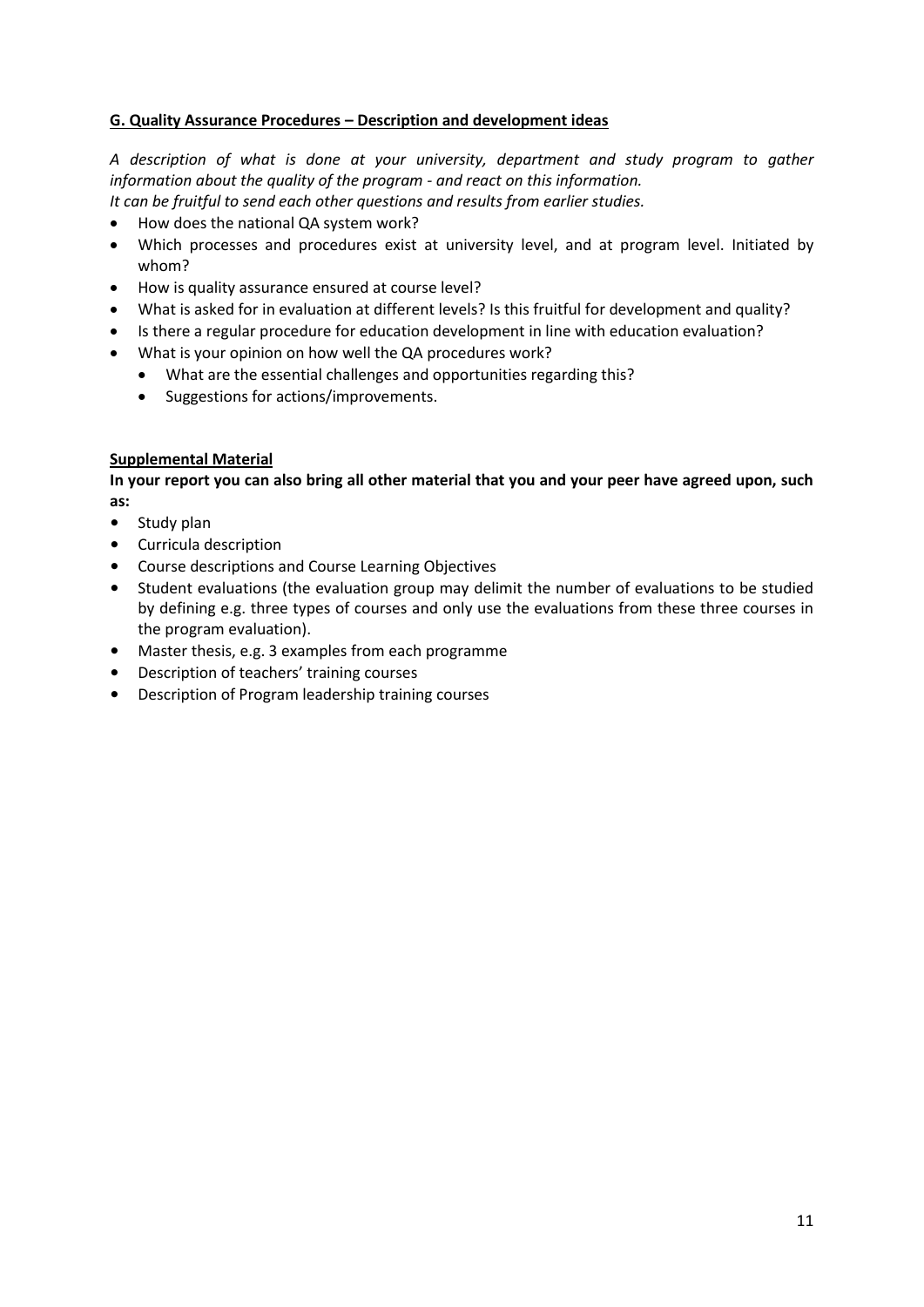# <span id="page-11-0"></span>**Appendix 2**

Suggested agenda for the Peer Team meetings that you hold at either your or your peer's institution, date decided at the Kick-Off meeting.

In this agenda, all topics listed in Appendix 1 are included. The agenda should be adjusted so that it reflects the special areas of interests that the partners agree on at the kick-off meeting.

### **Agenda:**

| Day $1:$ |                                                                         |
|----------|-------------------------------------------------------------------------|
| 1100     | Opening of meeting                                                      |
| 1110     | General introduction to program No1 (A - Introduction)                  |
| 1140     | General introduction to program No 2 (A - Introduction)                 |
| 1210     | Brief discussion on clarifying questions and issues                     |
| 1230     | Lunch                                                                   |
| 1315     | Discussion of Topic B. Program Leadership                               |
| 1400     | Coffee break                                                            |
| 1415     | Discussion of Topic C. Learning Outcomes of the study program           |
| 1500     | Discussing of Topic D. Program and course design                        |
| 1600     | Site visits (lab facilities, teaching areas and/or student work spaces) |
| Day 2:   |                                                                         |
| 0900     | Short summary of day 1.                                                 |
| 0915     | Discussion of Topic E. Training of engineering competences              |
| 1000     | Coffee break                                                            |
| 1015     | Discussion of Topic F - The students' way through their education       |
| 1100     | Discussing of Topic G - Quality assurance - Continuous development      |
| 1130     | Sorting and prioritising major challenges at program No 1               |
| 1215     | Lunch                                                                   |
| 1300     | Sorting and prioritising major challenges at program No 2               |
| 1345     | Self reflection on our work until now                                   |
| 1415     | How to work from now? Peer review input to the other partner.           |
| 1500     | Process and timetable for the Peer evaluation report.<br>End of meeting |
|          |                                                                         |